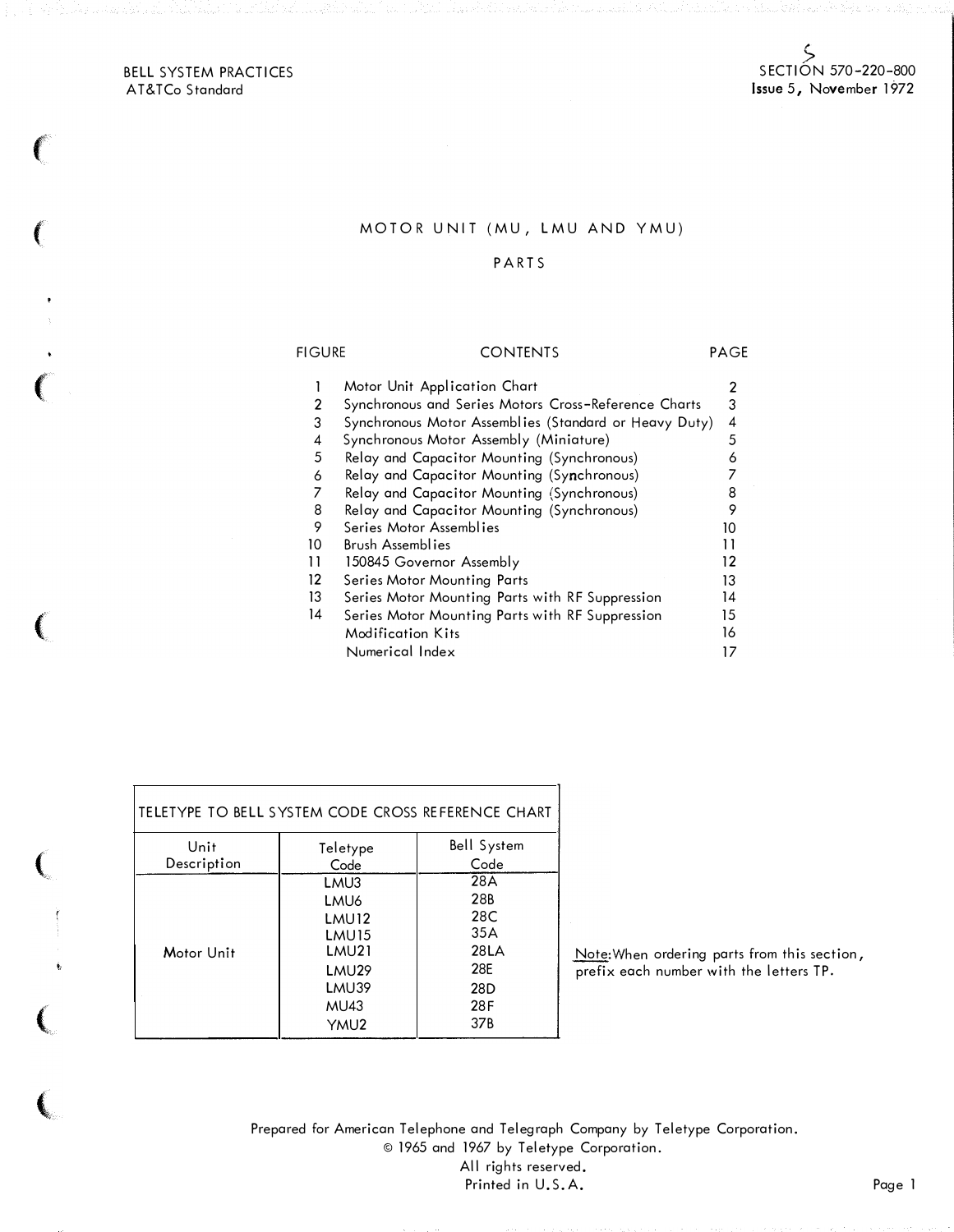# MOTOR UNIT APPLICATION CHART

 $\mathcal{A}$  $\mathcal{F}$ 

)

)

)

)

"')

 $\rightarrow$ 

| Units Covered     |                        | Operating Characteristics                        | Ф<br>Usage |                    | Reader                 | ۴Î.<br>$\simeq$<br>짛<br>Mounte |               |                  |
|-------------------|------------------------|--------------------------------------------------|------------|--------------------|------------------------|--------------------------------|---------------|------------------|
| Teletype Code     | Bell<br>System<br>Code |                                                  | General    | to<br>Ü<br>5Ř<br>⋖ | Speed<br>$\frac{1}{2}$ | Multiple                       | Stack Mounted | Type<br>$\omega$ |
| LMU3              | 28A                    | AC Synchronous, 1/20 HP, 115V/60 Hertz/3600 RPM  | X          |                    |                        |                                |               |                  |
| LMU6              | 28B                    | Series, 1/20 HP, 115V/60 Hertz/3600 RPM          | X          |                    |                        |                                |               |                  |
| LMU <sub>12</sub> | 28C                    | AC Synchronous, 1/12 HP, 115V/60 Hertz/3600 RPM  |            | х                  |                        | X                              |               |                  |
| $\Omega$ LMU14    | 28D                    | Series, 1/15 HP, 115V/60 Hertz/3600 RPM, RF Sup. |            | $\times$           |                        | X                              |               |                  |
| LMU <sub>15</sub> | 35A                    | AC Synchronous, 1/20 HP, 115V/60 Hertz/3600 RPM  | X          |                    |                        |                                |               |                  |
| LMU21             | 28LA                   | AC Synchronous, 1/20 HP, 115V/60 Hertz/3600 RPM  |            |                    |                        |                                | X             |                  |
| LMU29             | 28E                    | DC Series, 1/15 HP, 48V/3600 RPM                 | X          |                    |                        |                                |               |                  |
| LMU39             | 28D                    | Series, 1/15 HP, 115V/60 Hertz/3600 RPM, RF Sup. |            | X                  |                        | X                              |               |                  |
| MU43              | 28F                    | AC Synchronous, 25 MPH, 115V/60 Hertz/3600 RPM   |            |                    | X                      |                                |               |                  |
| YMU <sub>2</sub>  | 37B                    | AC Synchronous, 1/20 HP, 115V/60 Hertz/3600 RPM  |            |                    |                        |                                |               | X                |
|                   |                        |                                                  |            |                    |                        |                                |               |                  |

-

Q) The LMU14 is no longer available. It has been replaced by the LMU 39.

## FIGURE 1. MOTOR UNIT APPLICATION CHART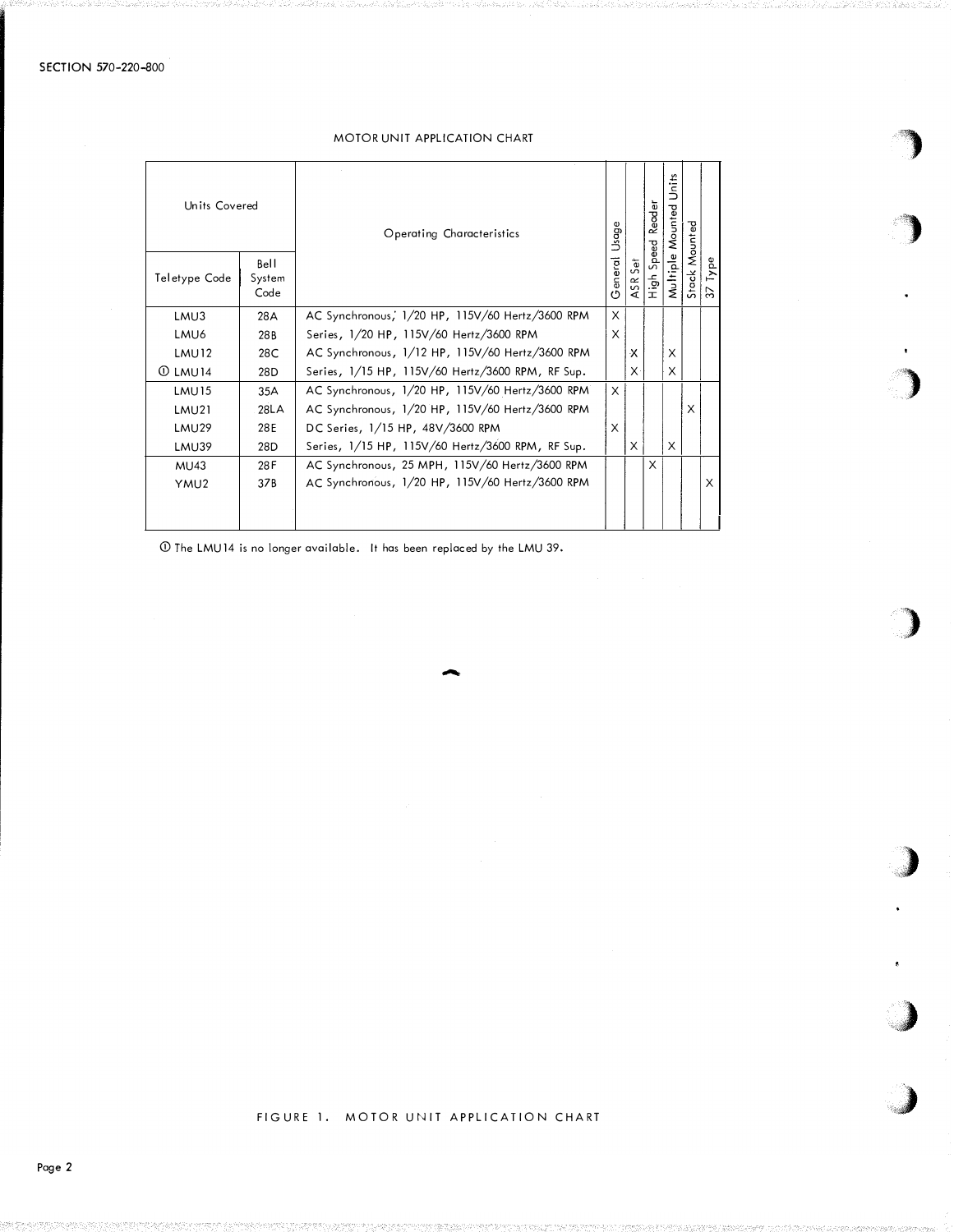-� � �. """''!!!�'<,

## de Constituição de Caracas de Caracas de Caracas de Caracas de Caracas de Caracas de Caracas de Caracas de Caracas de Caracas de Caracas de Caracas de Caracas de Caracas de Caracas de Caracas de Caracas de Caracas de Carac

### SYNCHRONOUS MOTOR UNITS

| Teletype<br>Code | Motor<br>Assembly | Motor<br>Bracket | Plate  | Mounting Thermostatic<br>Switch | Fixed<br>Capacitor | Spring or<br>Clamp | Relay  | Relay<br>Insulator | Spring or<br>Clamp | Cable<br>Assembly | Jumper                  |
|------------------|-------------------|------------------|--------|---------------------------------|--------------------|--------------------|--------|--------------------|--------------------|-------------------|-------------------------|
| LMU3             | 151795            | 305661           | 305660 | 122249                          | 122245             | 305658             | 151923 | 305659             | 305658             | 151927            | 96264R (5" lg. Red)     |
| <b>LMU12</b>     | 159739            | 305661           | 305660 | 160304                          | 160299             | 305658             | 160303 | 305659             | 305658             | 151927            | 96264R (5" lg. Red)     |
| LMU15            | 170764            | 305661           | 305660 | 122249                          | 122245             | 305658             | 151923 | 305659             | 305658             | 151927            | 96264R (5" lg. Red)     |
| <b>LMU21</b>     | 151795            | 164612           |        | 122249                          | 122245             | 151922             | 151923 | 164603             | 151925             | 151927            | 96264R (5" lg. Red)     |
| <b>MU43</b>      | 161984            | 171749           |        | 174471                          | 162072             | 171702             | 173425 | 171704             | 171703             | 171810            | 96264R $(5"$ $ q,$ Red) |
| YMU2             | 170764            | 312979           |        | 122249                          | 122245             | 151922             | 151923 | 312977             | 151925             | 306320            | 96262R (4" lg. Red)     |

### SERIES MOTOR UNITS

| Teletype<br>Code  | Motor<br>Assembly | Motor<br>Bracket | Container | Lid    | Nipple | Capacitor | Resistor | Electrical<br>Noise<br>Suppressor | Cable<br>Assembly | Jumper                                                                                                                                                                      |  |  |
|-------------------|-------------------|------------------|-----------|--------|--------|-----------|----------|-----------------------------------|-------------------|-----------------------------------------------------------------------------------------------------------------------------------------------------------------------------|--|--|
| LMU6              | 150701            | 150976           |           |        |        | 161579    | 161580   |                                   |                   | 91228 (2-1/2" Ig. w/320420 and 320422 Terminals)<br>162684 $(2-3/4"$ lg. w/320416 Terminal)<br>163268 $(6-1/2"$ lg. w/320416 Terminal)<br>163269 (2" Ig. w/320416 Terminal) |  |  |
| LMU <sub>14</sub> | 161577            | 152046           | 152039    | 152040 | 152067 | 161579    | 161580   | 161578                            | 152059            | 91228 $(2-1/2"$ Ig. w/320420 and 320422 Terminals)<br>162684 $(2-3/4"$ lg. w/320416 Terminal)<br>162685 (4" lg. w/320416 Terminal)                                          |  |  |
| LMU <sub>29</sub> | 179190            | 152046           | 179420    | 179424 | 152067 | 179421    | 173004   | 179422                            | 152059            | 91228 $(2-1/2"$ lg. w/320420 and 320422 Terminals)                                                                                                                          |  |  |
| LMU39             | 161577            | 152046           | 179420    | 179424 | 152067 | 161579    | 179103   | 161578                            | 152059            | 91228 $(2-1/2"$ Ig. w/320420 and 320422 Terminals)                                                                                                                          |  |  |

 $\mathcal{I}$  respectively. The set of  $\mathcal{I}$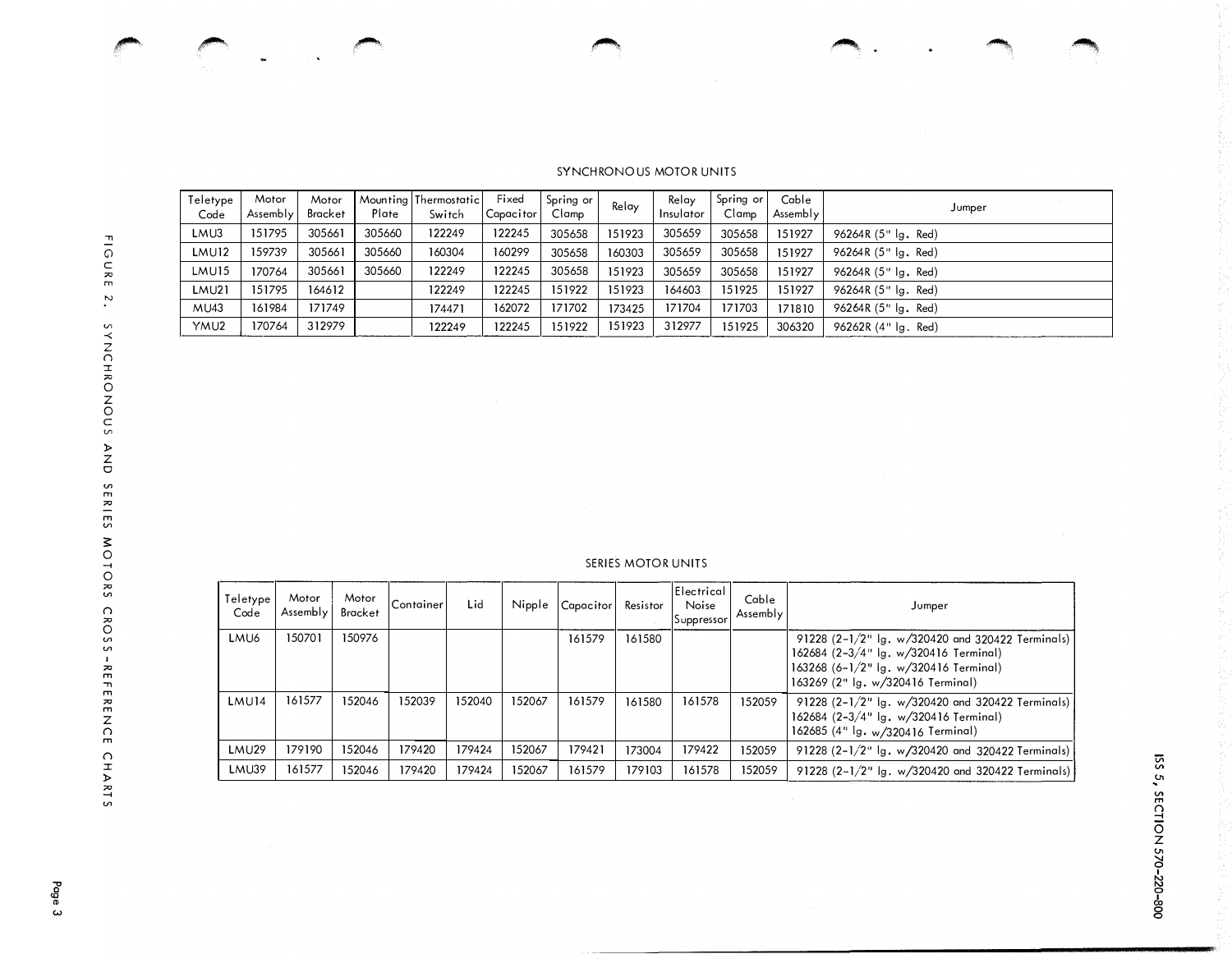

SYNCHRONOUS MOTOR ASSEMBLY - STANDARD OR HEAVY DUTY

|             | SYNCHRONOUS MOTORS - Standard or Heavy Duty |               |              |                                                              |  |  |  |  |  |  |  |
|-------------|---------------------------------------------|---------------|--------------|--------------------------------------------------------------|--|--|--|--|--|--|--|
| <b>DUTY</b> | <b>MOTOR</b><br>ASSEMBLY                    | <b>STATOR</b> | <b>ROTOR</b> | <b>MOTOR DATA</b>                                            |  |  |  |  |  |  |  |
| Standard    | 151795                                      | 122251        | 128874       | AC Synchronous, 1/20 HP, 115V: 50/60 Hertz,<br>3000/3600 RPM |  |  |  |  |  |  |  |
| Heavy       | 159739                                      | 160306        | 160305       | AC Synchronous, 1/12 HP, 115V: 60 Hertz, 3600 RPM            |  |  |  |  |  |  |  |
| Standard    | I ① 170764                                  | 122251        | 128874       | AC Synchronous, 1/20 HP, 115V: 50/60 Hertz,<br>3000/3600 RPM |  |  |  |  |  |  |  |

CD Without fan 0 Common to a II rotors @Not part of motor assemblies  $\bigwedge$ 

)

)

)

 $\blacktriangleright$ 

)

J

## FIGURE 3. SYNCHRONOUS MOTOR ASSEMBLIES (STANDARD OR HEAVY DUTY)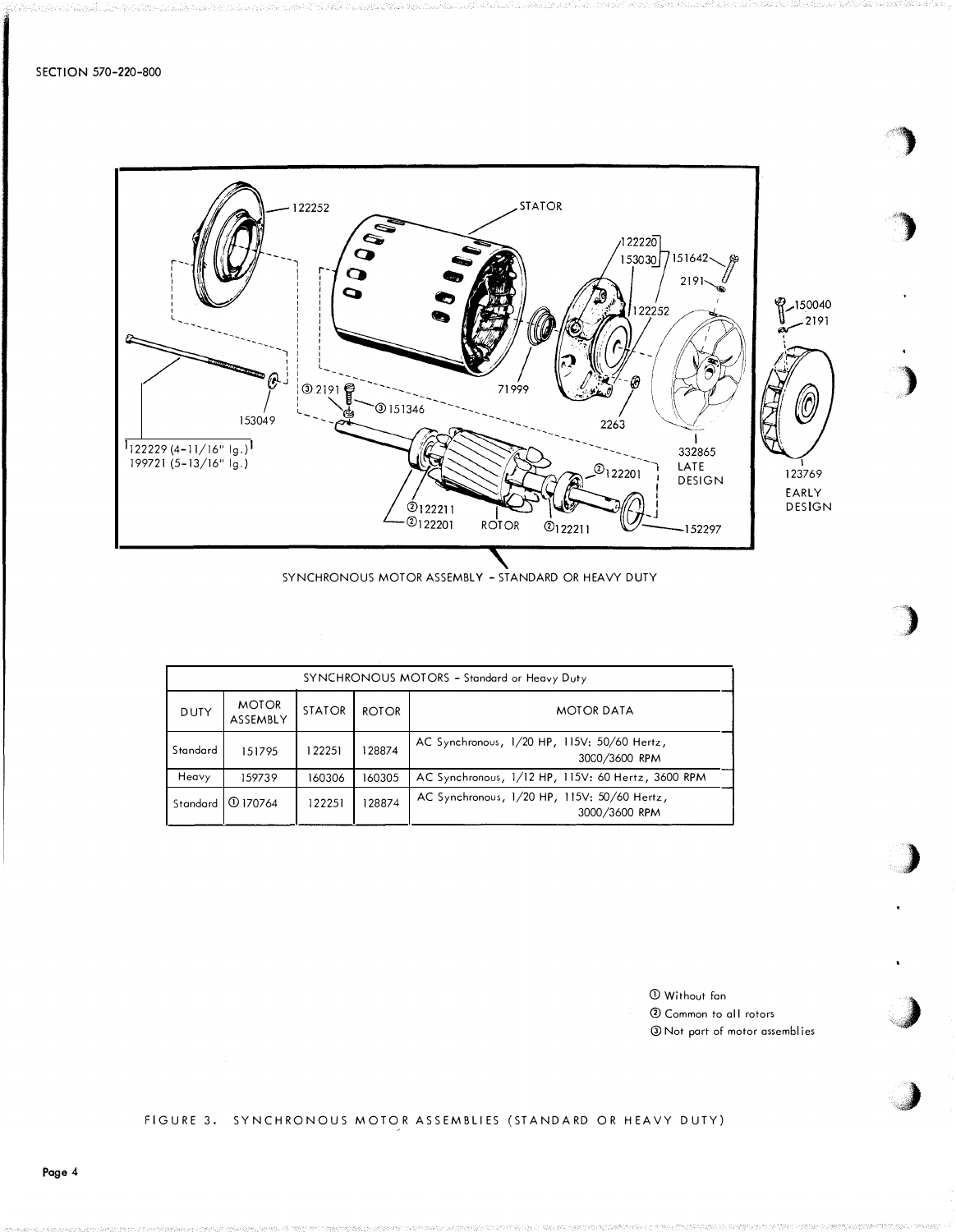

|                          | SYNCHRONOUS MOTOR - Miniature |              |                                                                 |  |  |  |  |  |  |  |  |  |  |
|--------------------------|-------------------------------|--------------|-----------------------------------------------------------------|--|--|--|--|--|--|--|--|--|--|
| <b>MOTOR</b><br>ASSEMBLY | STATOR                        | <b>ROTOR</b> | <b>MOTOR DATA</b>                                               |  |  |  |  |  |  |  |  |  |  |
| 161984                   | 162464                        | 330564       | AC Synchronous, 25 MPH, 115V: 60 Hertz, 3600 RPM                |  |  |  |  |  |  |  |  |  |  |
| 194924                   | 195214                        | 330564       | AC Synchronous, 25 MHP, 115V: 50 Cycle, 3000 RPM                |  |  |  |  |  |  |  |  |  |  |
| 310295                   |                               |              | 162464 2330565 AC Synchronous, 25 MHP, 115V: 60 Cycle, 3600 RPM |  |  |  |  |  |  |  |  |  |  |

 $<sup>①</sup>$  Has double shaft extension</sup>

 $\epsilon$ 

 $\left($ 

 $\blacklozenge$ 

 $\left($ 

 $\big($ 

 $\lambda$ 

(

FIGURE 4. SYNCHRONOUS MOTOR ASSEMBLY (MINIATURE)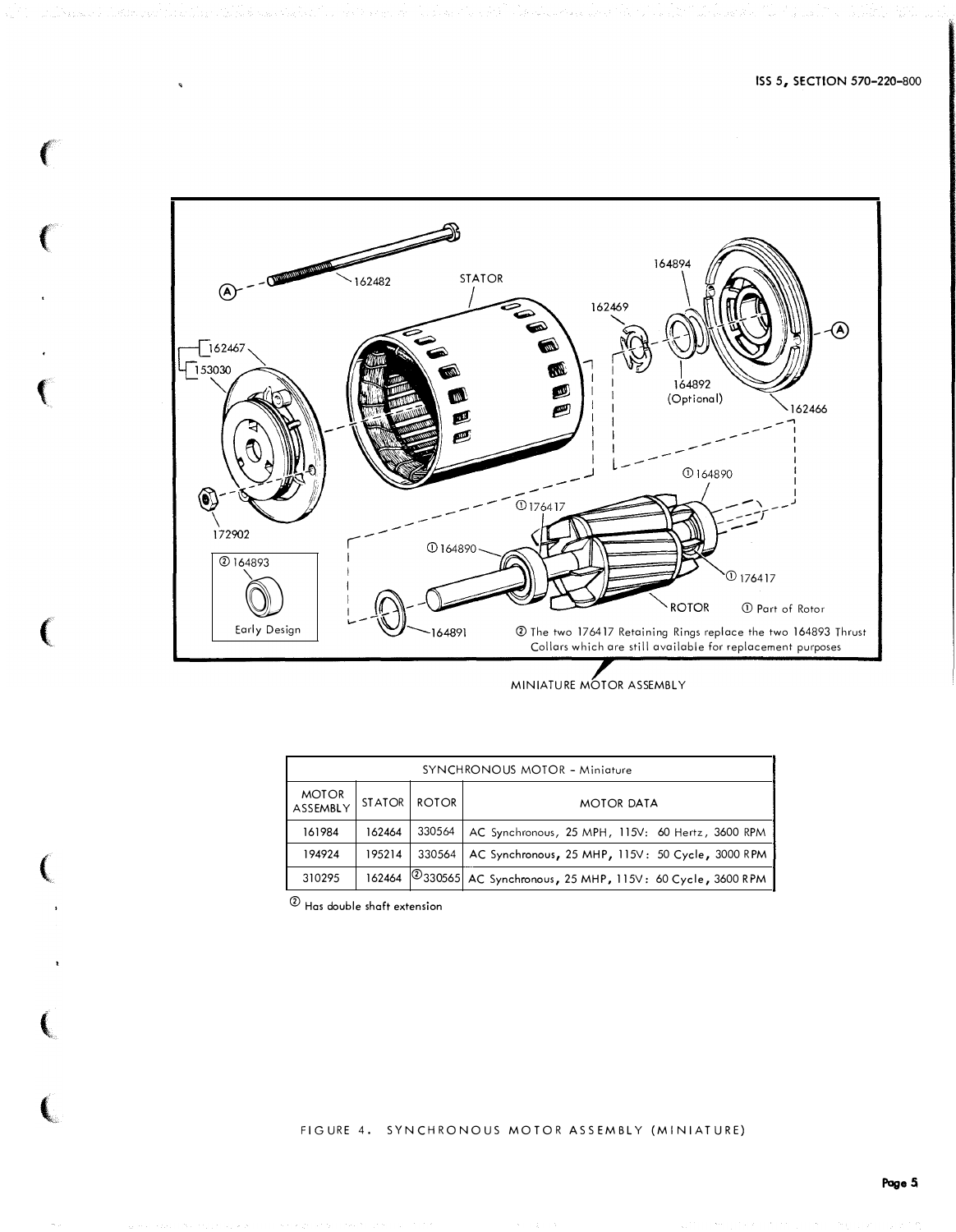SECTION 570-220-800



# FIGURE 5. RELAY AND CAPACITOR MOUNTING (SYNCHRONOUS)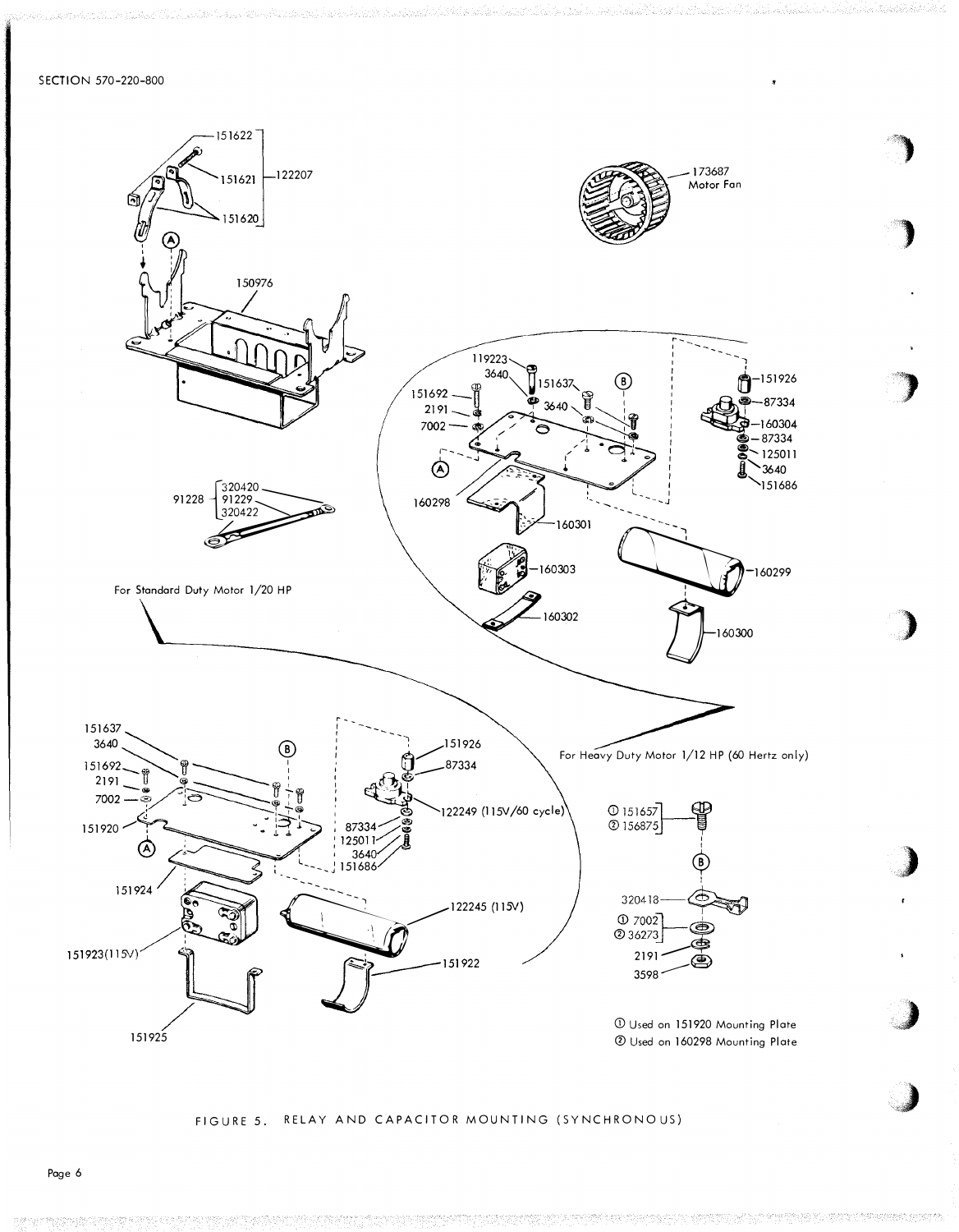

 $\epsilon$ 

 $\label{eq:2} \frac{1}{2}\sum_{i=1}^n\sum_{j=1}^n\frac{1}{2}\sum_{j=1}^n\sum_{j=1}^n\frac{1}{2}\sum_{j=1}^n\sum_{j=1}^n\frac{1}{2}\sum_{j=1}^n\frac{1}{2}\sum_{j=1}^n\frac{1}{2}\sum_{j=1}^n\frac{1}{2}\sum_{j=1}^n\frac{1}{2}\sum_{j=1}^n\frac{1}{2}\sum_{j=1}^n\frac{1}{2}\sum_{j=1}^n\frac{1}{2}\sum_{j=1}^n\frac{1}{2}\sum_{j=1}^n\frac{1}{2$ 

ad en kant and all experiments and his particular

 $\ell$ 

 $\left($ 

(

 $\left($ 

 $\left(\rule{0pt}{10pt}\right.$ 

 $\left(\rule{0pt}{10pt}\right.$ 

FIGURE 6. RELAY AND CAPACITOR MOUNTING (SYNCHRONOUS)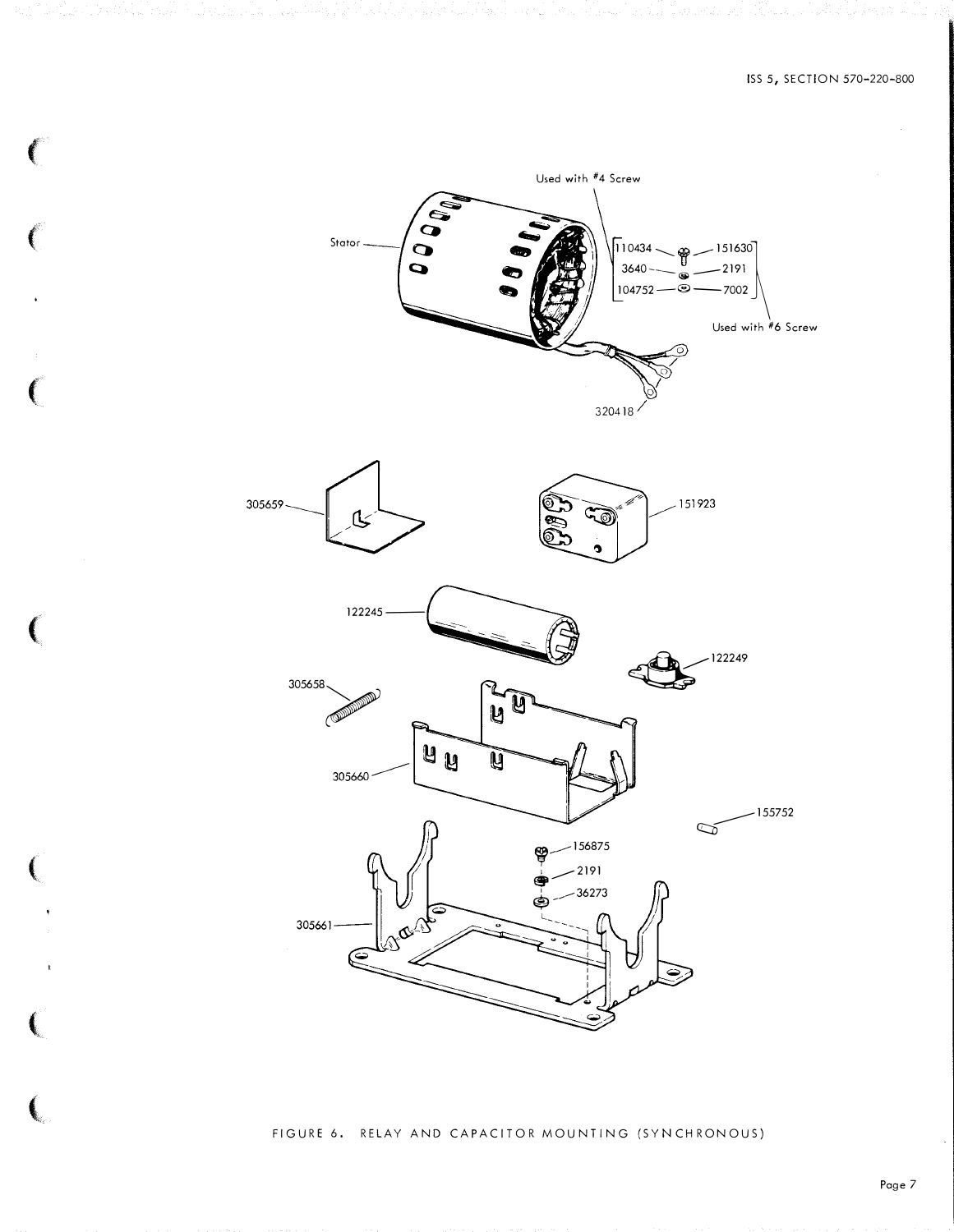### SECTION 570-220-800



FIGURE 7. RELAY AND CAPACITOR MOUNTING (SYNCHRONOUS)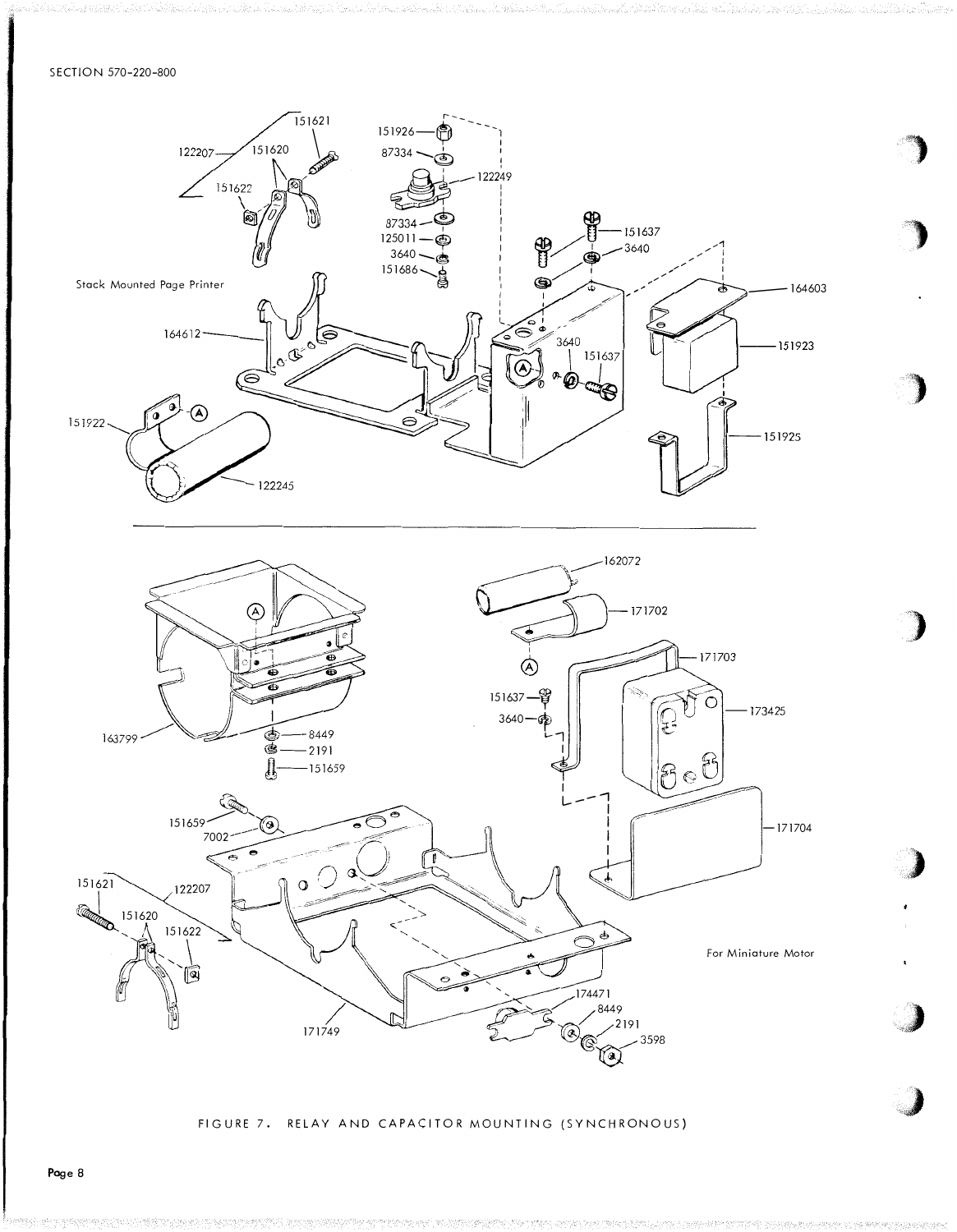

f

FIGURE 8. RELAY AND CAPACITOR MOUNTING (SYNCHRONOUS)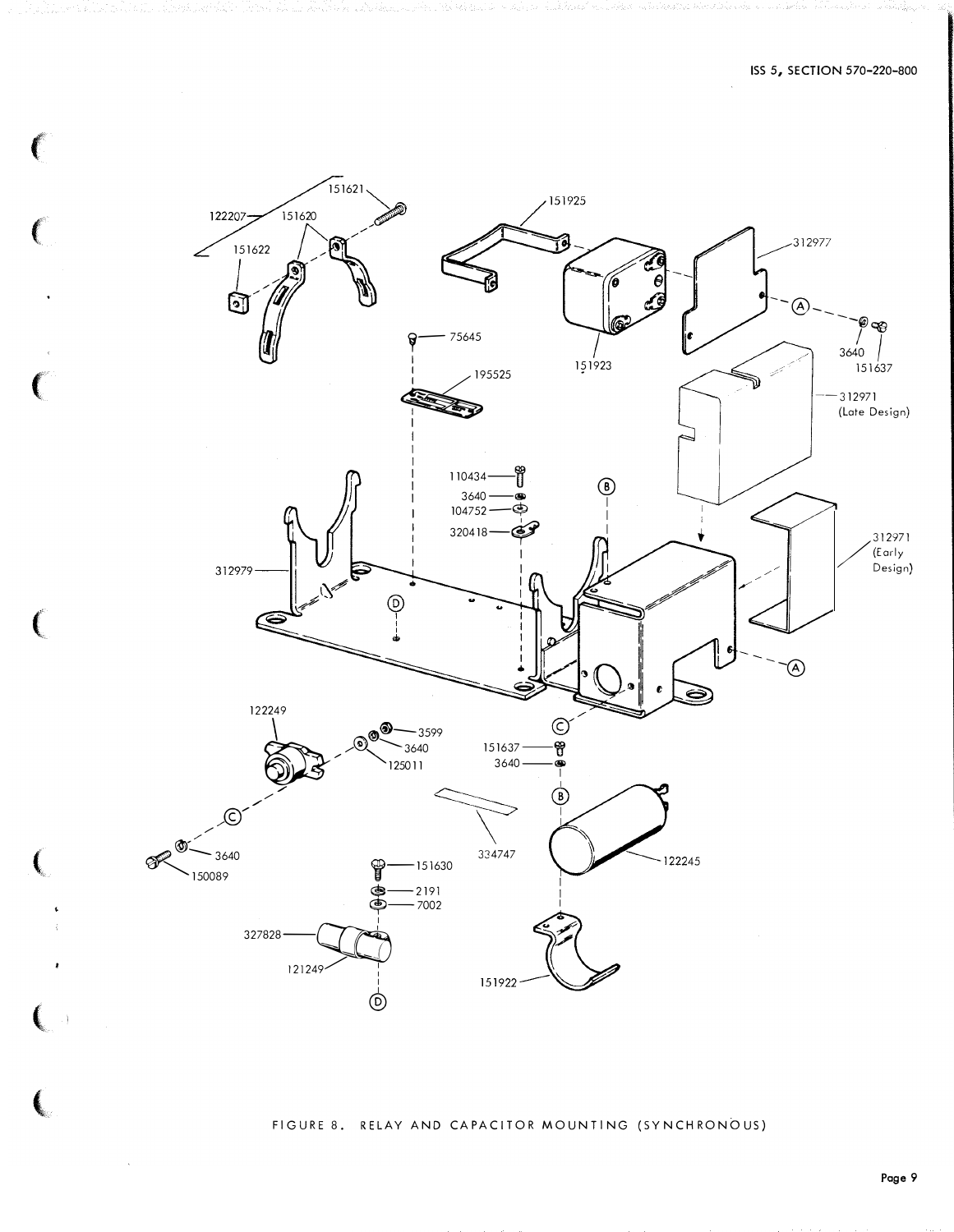

 $\blacksquare$  $\mathbf{r}$ 

'l

)

)

)

J

**·** �/I

| SERIES MOTORS STANDARD OR HEAVY DUTY |                          |               |                 |                       |                                           |  |  |  |  |  |  |
|--------------------------------------|--------------------------|---------------|-----------------|-----------------------|-------------------------------------------|--|--|--|--|--|--|
| <b>DUTY</b>                          | <b>MOTOR</b><br>ASSEMBLY | <b>STATOR</b> | <b>ARMATURE</b> | <b>END</b><br>SHI ELD | <b>MOTOR DATA</b>                         |  |  |  |  |  |  |
|                                      | 'Standard   ③ 150701     | 122221        | 122210          | 122200                | Series, 1/20 HP, 115V; 60 Hertz, 3600 RPM |  |  |  |  |  |  |
| Heavy                                | 161577                   | 161576        | 161575          | 122200                | Series, 1/15 HP, 115V: 60 Hertz, 3600 RPM |  |  |  |  |  |  |
| Heavy                                | 179190                   | 164756        | 164757          | 122200                | DC Series, 1/15 HP, 48V; 3600 RPM         |  |  |  |  |  |  |

�New style has flat at end of rotor shaft

## FIGURE 9. SERIES MOTOR ASSEMBLIES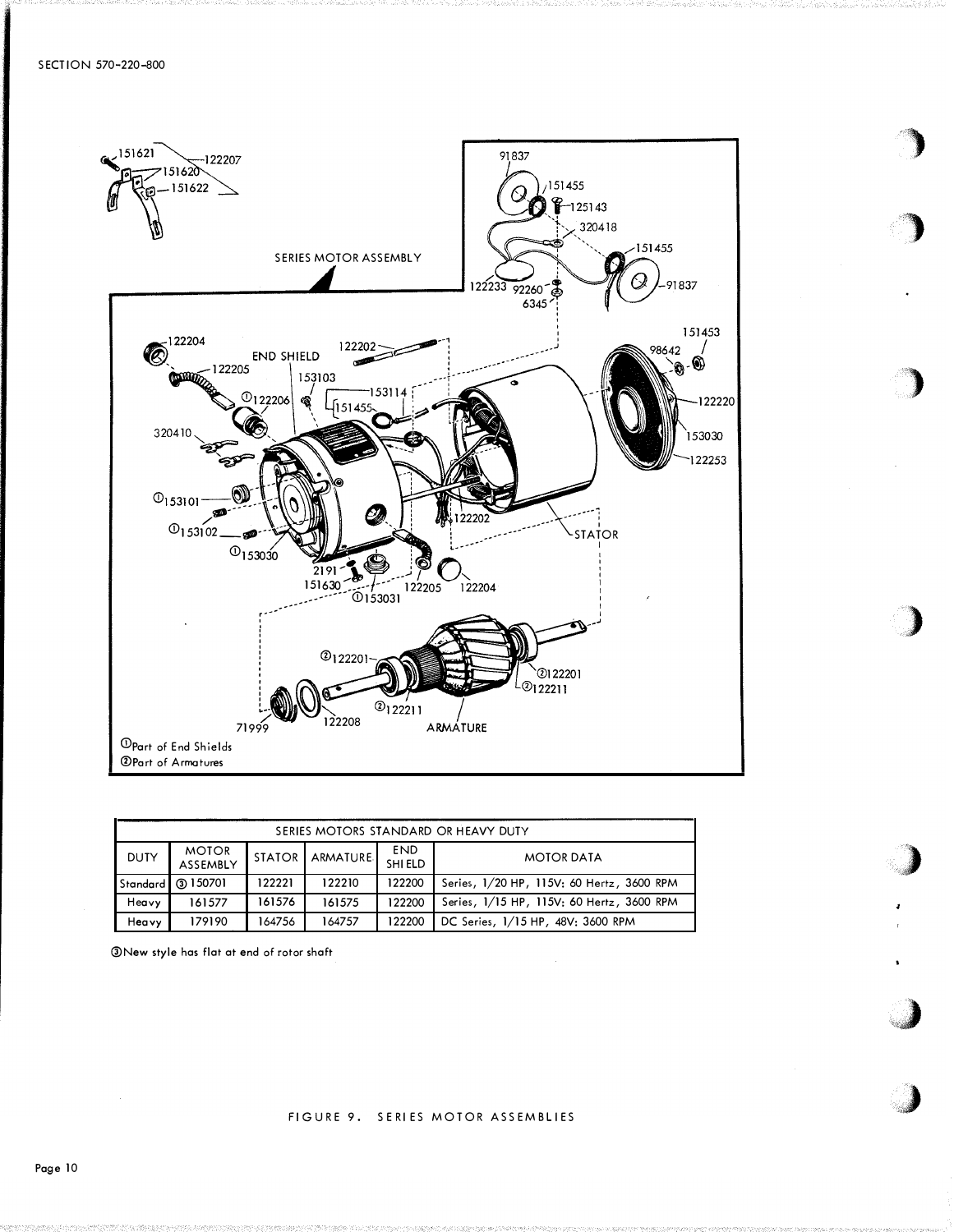

150846 LEFT BRUSH HOLDER ASSEMBLY

150847 RIGHT BRUSH HOLDER ASSEMBLY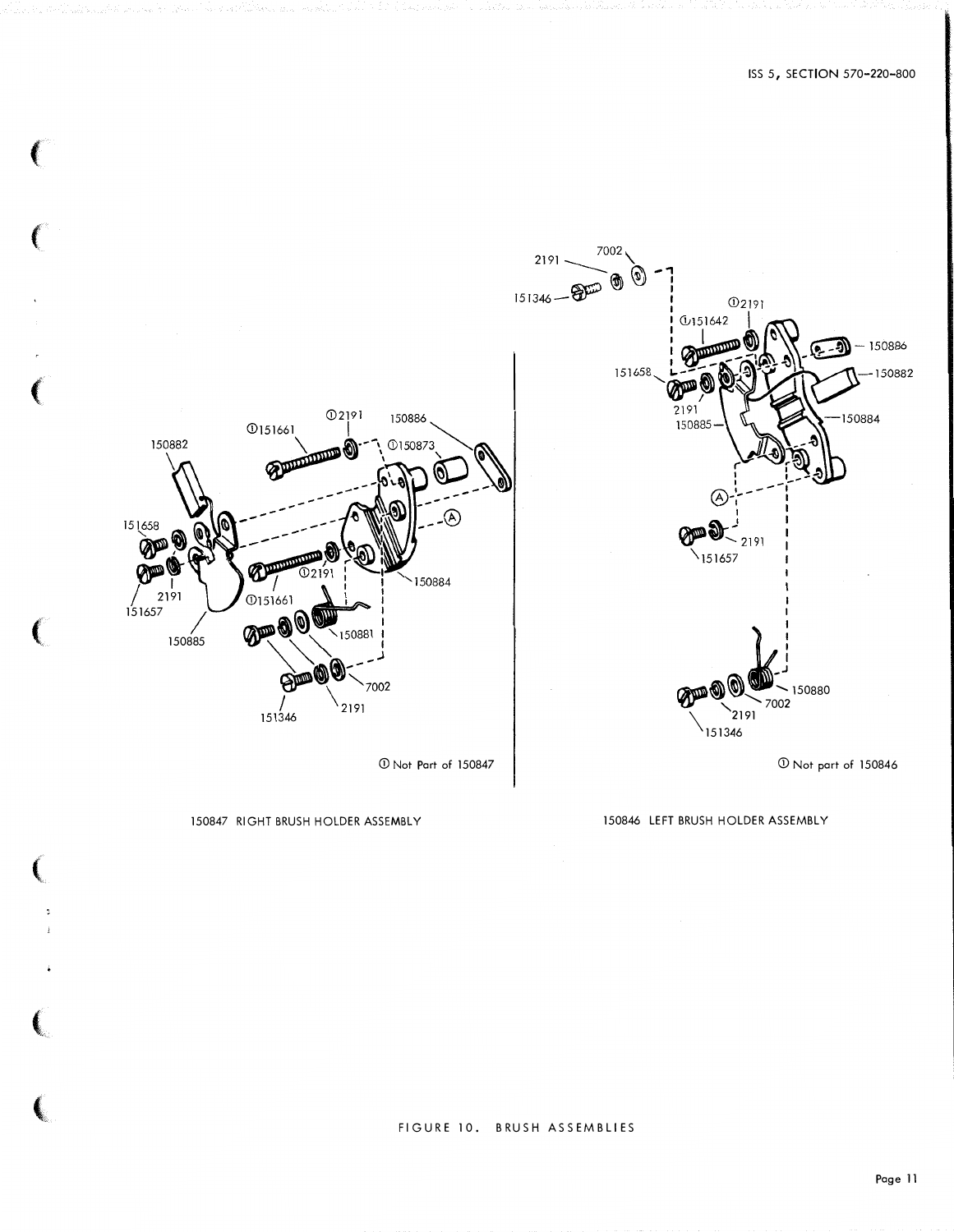SECTION 570-220-800



CD Not Part of 150845

"

#### FIGURE 11. 150845 GOVERNOR ASS EMBLY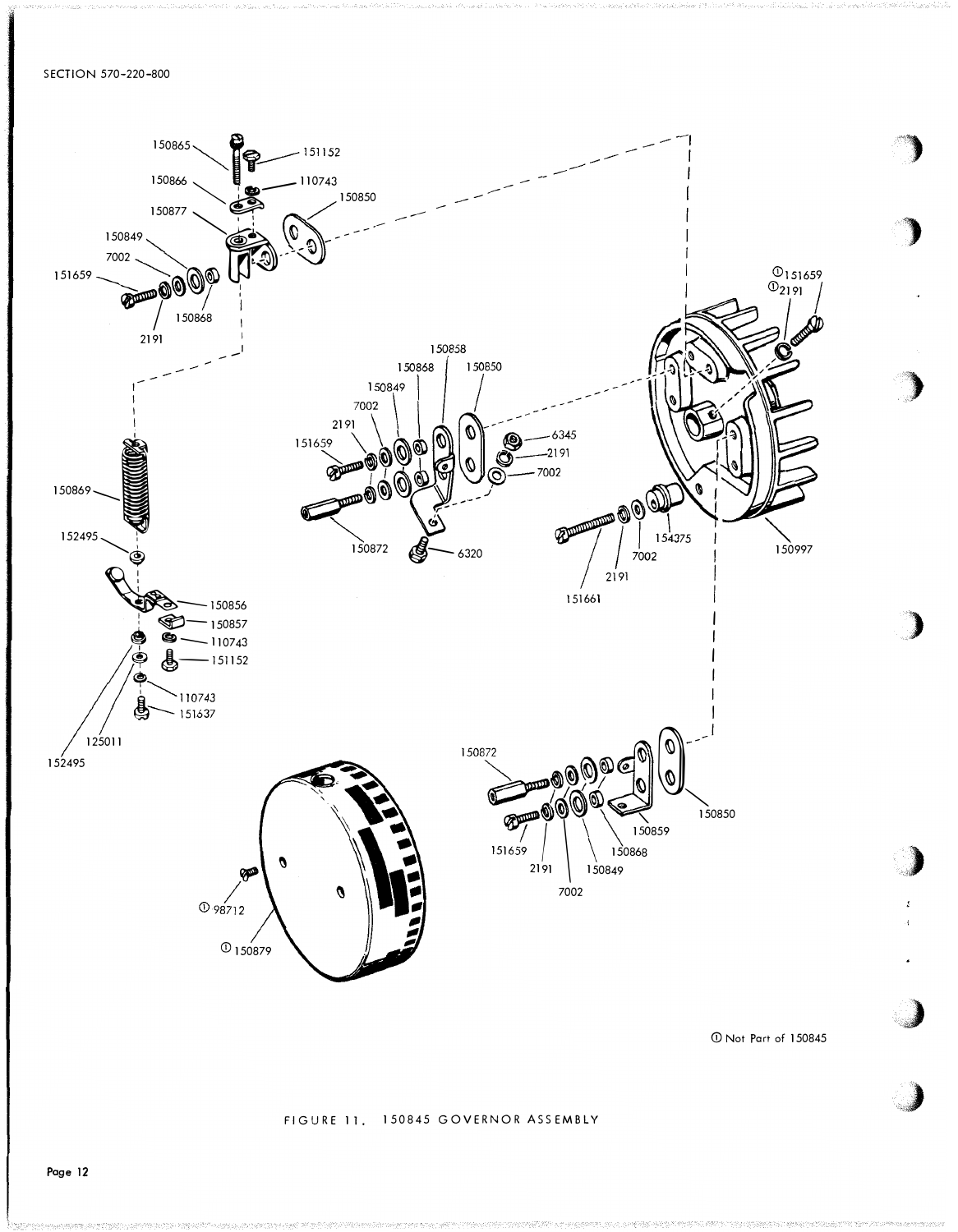

 $\mathbf{C}$ 



① Replaced by Late Design non-inductive type capacitor<br>(stamped 2951). Early Design inductive type (stamped 2196)

FIGURE 12. SERIES MOTOR MOUNTING PARTS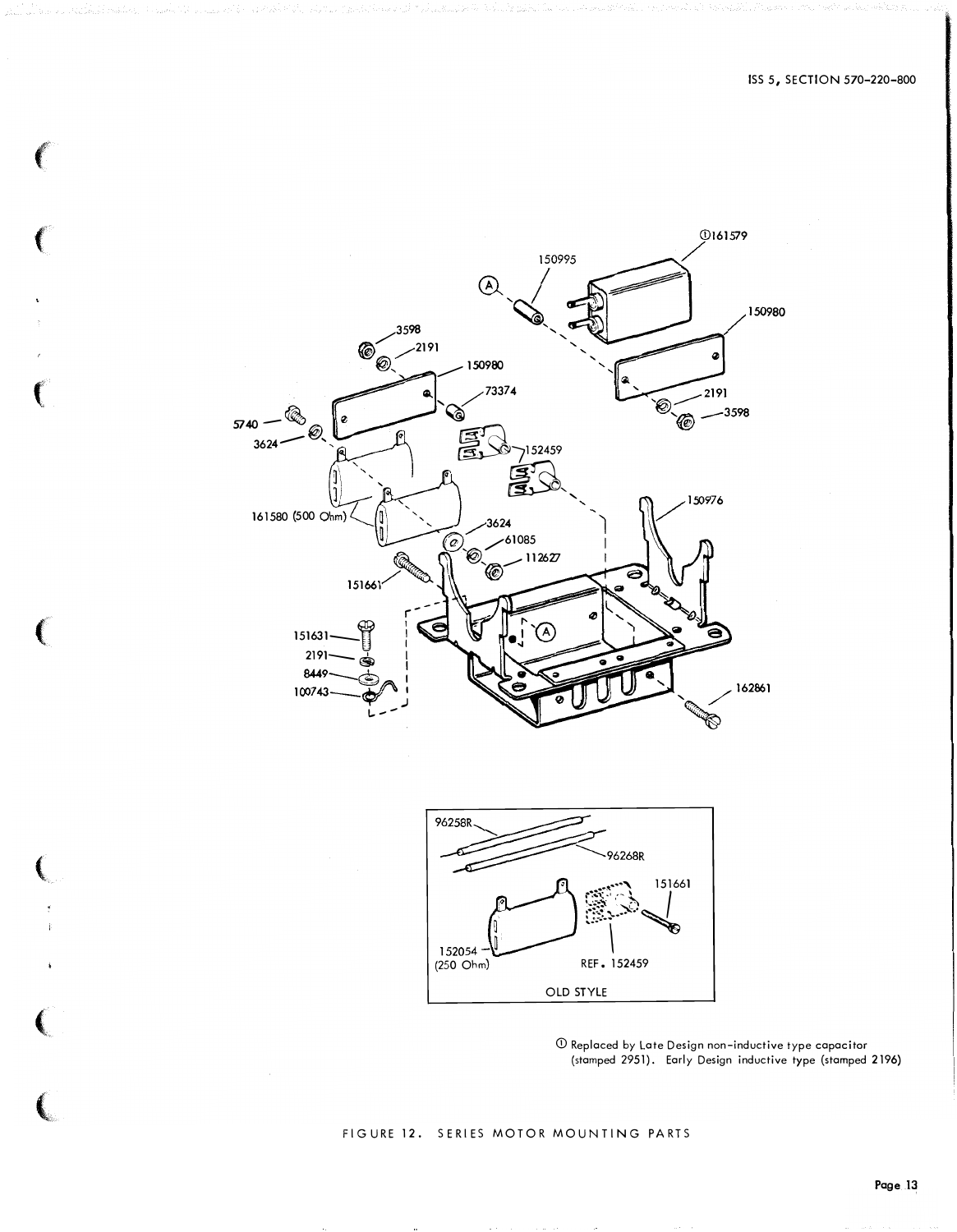SECTION 570-220-800



#### FIGURE 13. SERIES MOTOR MOUNTING PARTS WITH RF SUPPRESSION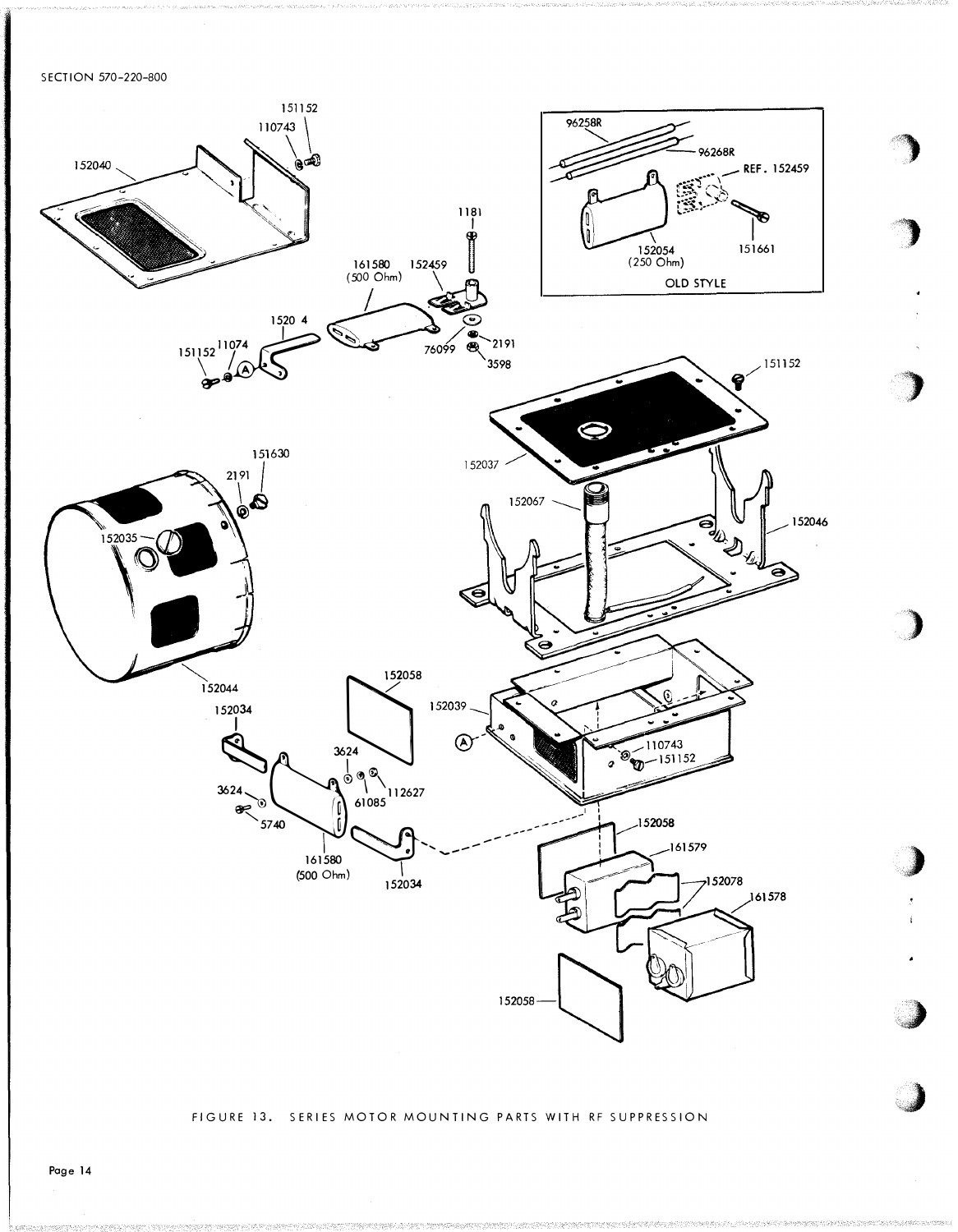

 $\left($ 

 $\left($ 

 $\mathbf{C}$ 

 $\epsilon$ 

**(**<br>"

•

**।**<br>प

 $\left($ 

### FIGURE 14. SERIES MOTOR MOUNTING PARTS WITH RF SUPPRESSION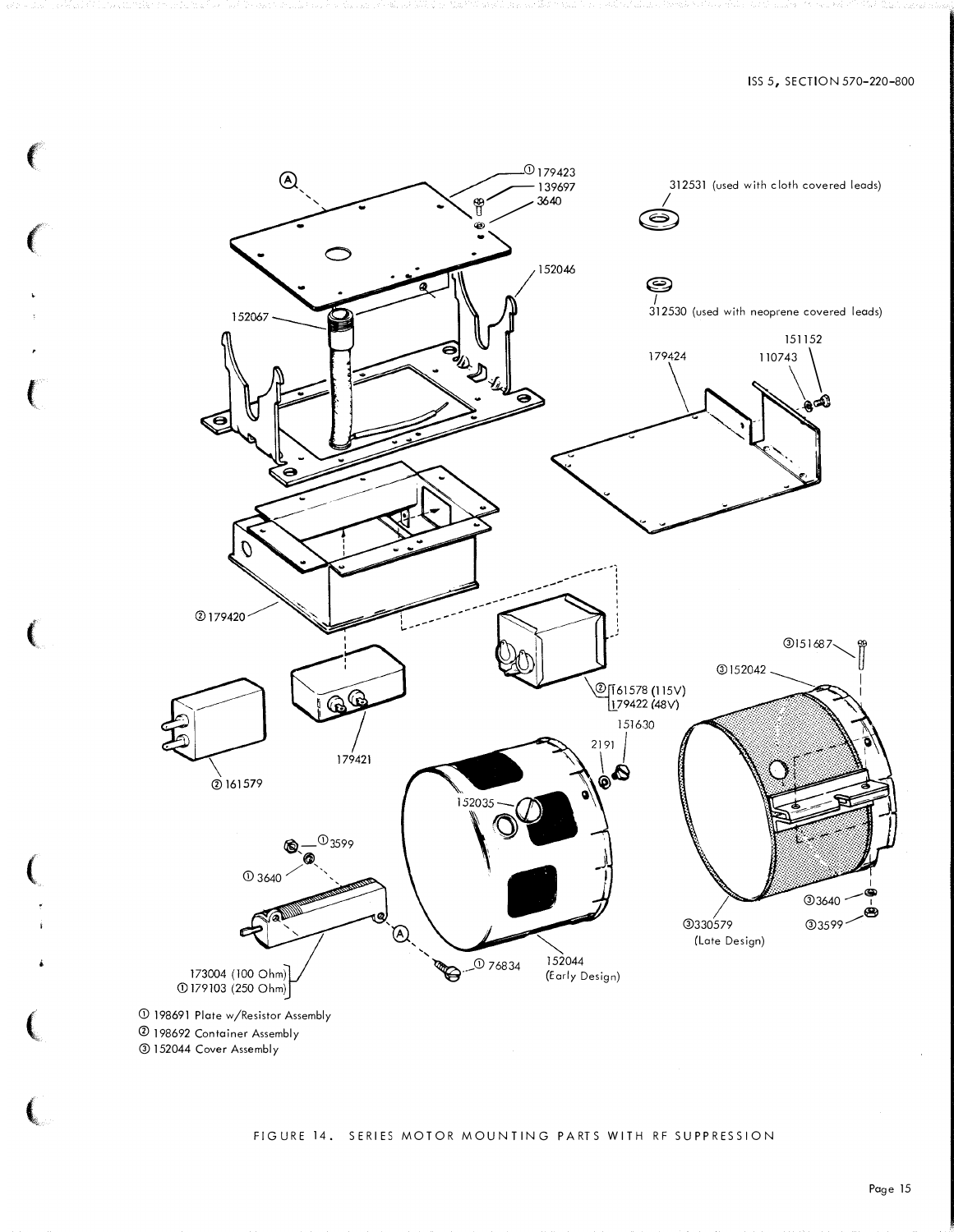## MODIFICATION KITS (Parts ore illustrated on the pages indicated)

'")

,)

ł.

,)

;,,)

| Modification<br>Kit-Number | Part<br>Number | Description                                          | Quantity | Page<br>Number | Specification<br>Number |  |
|----------------------------|----------------|------------------------------------------------------|----------|----------------|-------------------------|--|
| 198693                     |                | Modification Kit to Convert a LMU14 to a LMU39 (28D) |          |                | 50,376S                 |  |
|                            | 3640           | Lockwasher                                           | 7        | 15             |                         |  |
|                            | 75646          | Screw, Drive                                         | 4        |                |                         |  |
|                            | 122233         | Capacitor Assembly                                   |          | 10             |                         |  |
|                            | 139697         | Screw, $4-40 \times 9/32$ Fil                        |          | 15             |                         |  |
|                            | 320410         | Terminal                                             |          | 10             |                         |  |
|                            | 152067         | Nipple                                               |          | 15             |                         |  |
|                            | 161576         | Stator, Motor                                        |          | 10             |                         |  |
|                            | 179424         | Lid w/Insulator                                      |          | 15             |                         |  |
|                            | 198691         | Plate w/Resistor Assembly                            |          | 15             |                         |  |
|                            | 198692         | Container Assembly                                   |          | 15             |                         |  |
|                            | 309431         | Plate, Code (LMU39X)                                 |          |                |                         |  |
|                            | 312530         | Washer, Textolite                                    |          | 15             |                         |  |
|                            | 312531         | Washer, Fiber                                        |          | 15             |                         |  |
| 304739                     |                | Modification Kit to Convert a LMU6 (28B) to a LMU41  |          |                | 50,376S                 |  |
|                            | 2191           | Lockwasher                                           | 4        | 15             |                         |  |
|                            | 3640           | Lockwasher                                           | 8        | 15             |                         |  |
|                            | 75646          | Screw, Drive                                         | 4        |                |                         |  |
|                            | 110743         | Lockwasher                                           |          | 15             |                         |  |
|                            | 122221         | Stator, Motor                                        |          | 10             |                         |  |
|                            | 122233         | Capacitor Assembly                                   |          | 10             |                         |  |
|                            | 139697         | Screw, 4-40 x 9/32 Fil                               |          | 15             |                         |  |
|                            | 151152         | Screw, $4-40 \times 3/16$ Hex                        |          | 15             |                         |  |
|                            | 320410         | Terminal                                             |          | 10             |                         |  |
|                            | 151630         | Screw, $6-40 \times 1/4$ Hex                         |          | 15             |                         |  |
|                            | 152035         | Plug                                                 |          | 15             |                         |  |
|                            | 152044         | Cover Assembly                                       |          | 15             |                         |  |
|                            | 152046         | Bracket w/Cradle, Motor                              |          | 15             |                         |  |
|                            | 152067         | Nipple                                               |          | 15             |                         |  |
|                            | 179424         | Lid w/Insulator                                      |          | 15             |                         |  |
|                            | 198691         | Plate w/Resistor Assembly                            |          | 15             |                         |  |
|                            | 198692         | Container Assembly                                   |          | 15             |                         |  |
|                            | 309432         | Plate, Code (LMU41X)                                 |          |                |                         |  |
|                            | 312530         | Washer, Textolite                                    |          | 15             |                         |  |
|                            | 312531         | Washer, Fiber                                        |          | 15             |                         |  |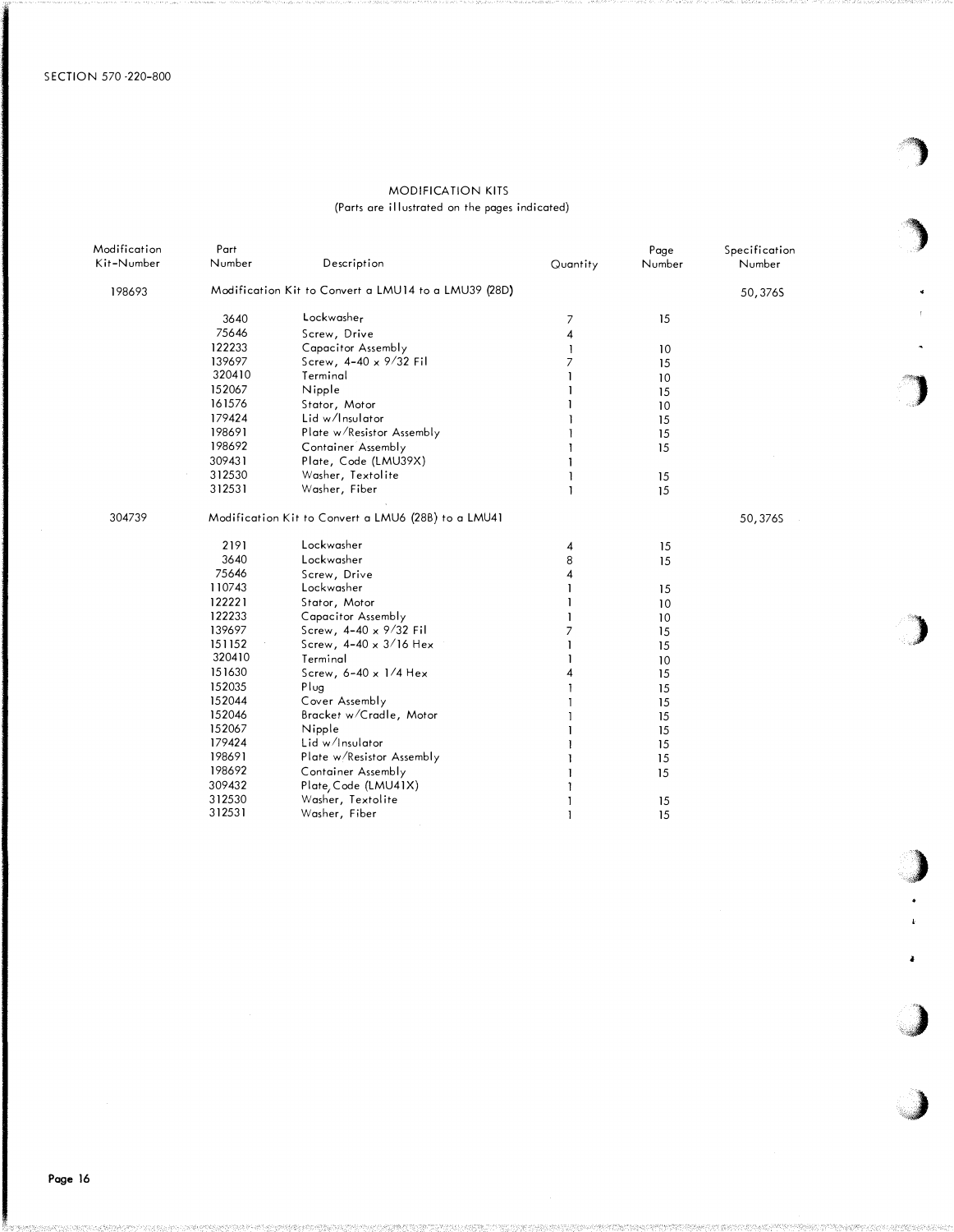# NUMERICAL INDEX

 $\ell$ 

(

 $\bullet$ 

 $\bar{\tau}$ 

|              | Part   | Description and                 | Part             | Description and                     | Part             | Description and                             |
|--------------|--------|---------------------------------|------------------|-------------------------------------|------------------|---------------------------------------------|
|              | Number | Page Number                     | Number           | Page Number                         | Number           | Page Number                                 |
| $\epsilon$   | 1181   | Screw, 6-40 x 11/16 Fil         | 122208           | Washer, Flat 10                     | 150976           | Bracket w/Cradle, Motor                     |
|              |        | 14                              | 122210           | Armature, Motor 10                  |                  | 3,6,13                                      |
|              | 2191   | Lockwasher 4,6 to 16            | 122211           | Washer, Pull 4,10                   | 150980           | Plate, Clamping 13                          |
|              | 2263   | Nut, 8-32 Hex 4                 | 122220           | Oiler, Ball 4,10                    | 150995           | Bushing 13                                  |
| ۲            | 3598   | Nut, 6-40 Hex 6,8,13,14         | 122221           | Stator 10,16                        | 150997           | Fan, Governor 12                            |
| ۴            | 3599   | Nut, 4-40 Hex 9,15              | 122229           | Bolt, 8-32 x 4-11/16 Fil            | 151152           | Screw, 4-40 x 3/16 Hex                      |
|              | 3624   | Washer, Flat 13,14              |                  | 4                                   |                  | 12,14,15,16                                 |
| ٠            | 3640   | Lockwasher 6 to 9,15,16         | 122233           | Capacitor Assembly 10,16            | 151346           | Screw, 6-40 x 3/8 Fil 4,                    |
|              | 5740   | Screw, 2-56 x 1/4 Fil 13,<br>14 | 122245           | Capacitor, 43 to 48 MFD<br>3,6 to 9 |                  | 11                                          |
| $\big($      | 6320   | Screw, 6-32 Contact 12          | 122249           | Switch, Thermostatic 3,6            | 151453           | Nut, 10-32 Hex 10                           |
|              | 6345   | Nut, 6-32 Hex 10,12             |                  | to 9                                | 151455           | Spring, Helical Clip 10                     |
|              | 7002   | Washer, Flat 6 to 9,11,12       | 122251           | Stator, Motor 4                     | 151620           | Strap, Motor Mounting 6,                    |
|              | 8449   | Spacer, .094" Thk 8,13          | 122252           | Shield Assembly, End 4              | 151621           | 8,9,10<br>Screw, 6-32 x 3/4 Rd 6,8,         |
|              | 36273  | Washer, Flat 6,7                | 122253           | Shield Assembly, End 10             |                  | 9,10                                        |
|              | 61085  | Lockwasher 13,14                | 123769           | Fan, Motor 4                        | 151622           | Nut, 6-32 Sq 6,8,9,10                       |
|              | 71999  | Spring, Motor Thrust 4,10       | 125011           | Washer, Flat 6,8,9,12               | 151630           | Screw, 6-40 x 1/4 Hex 7,                    |
|              | 73374  | Spacer, .250" Thk 13            | 125143           | Screw, 6-32 x 3/8 Flat 10           |                  | 9, 10, 14, 15, 16                           |
|              | 75645  | Screw, No. 0 x 1/8 Drive        | 128874           | Rotor, Motor 4                      | 151631           | Screw, 6-40 x 5/16 Hex 13                   |
|              |        | 9,16                            | 139697           | Screw, 4-40 x 9/32 Fil 15,          | 151637           | Screw, 4-40 x 1/4 Fil 6,                    |
|              | 76099  | Washer, Flat 14                 |                  | 16                                  |                  | 7,8,9,12                                    |
|              | 76834  | Screw, 4-40 x 3/8 Flat 15       | 150040           | Screw, 6-40 x 5/8 Fil 4             | 151642           | Screw, 6-40 x 3/4 Fil 4,                    |
|              | 87334  | Washer, Insulating 6,8          | 150089           | Screw, 4-40 x 1/2 Fil 9             |                  | 11                                          |
| $\big($      | 91228  | Strap, 2-1/2" Braided 3,        | 150701           | Motor, 115 V AC Series 3,           | 151657           | Screw, 6-40 x 1/4 Fil 6,                    |
|              |        | 6                               |                  | 10                                  |                  | 11                                          |
|              | 91229  | Strap, 2" Braided 6             | 150845           | Governor Assembly 1,12              | 151658           | Screw, 6-40 x 5/16 Fil 11                   |
|              | 91837  | Washer, Insulating 10           | 150846           | Holder Assembly, Left               | 151659           | Screw, 6-40 x 1/2 Fil 8,                    |
|              | 92260  | Lockwasher 10                   |                  | Brush 11                            |                  | 12                                          |
|              | 96258R | Jumper, 3" Red 13,14            | 150847           | Holder Assembly, Right              | 151661           | Screw, 6-40 x 1 Fil 11 to                   |
|              | 96262R | Jumper, 4" Red 3                |                  | Brush 11                            |                  | 14                                          |
|              | 96264R | Jumper, 5" Red 3                | 150849           | Washer, Insulating 12               | 151686           | Screw, 4-40 x 3/8 Fil 6,8                   |
|              | 96268R | Jumper, 7" Red 13,14            | 150850           | Insulator, .031" Thk 12             | 151687           | Screw, 4-40 x 7/16 Fil 15                   |
|              | 98642  | Lockwasher 10                   | 150856           | Arm, Contact 12                     | 151692           | Screw, 6-40 x 3/16 Fil 6                    |
|              | 98712  | Screw, 4-40 x 1/4 Flat 12       | 150857           | Clamp 12                            | 151795           | Motor, Synchronous 3,4                      |
|              | 100743 | Clamp, Cable 14                 | 150858           | Bracket, Contact 12                 | 151920           | Plate, Mounting 6                           |
|              | 104752 | Washer, Flat 7,9                | 150859           | Bracket, Mounting 12                | 151922           | Clamp 3,6,8,9                               |
| (            | 110434 | Screw, 4-40 x 7/16 Fil 7,<br>9  | 150865           | Screw, 4-40 Clamping 12             | 151923           | Relay, Motor Starting 3,                    |
|              | 110743 | Lockwasher 12,13,15,16          | 150866           | Clamp 12                            |                  | $6$ to $9$                                  |
|              | 112627 | Nut, 2-56 Hex 13,14             | 150868<br>150869 | Bushing, Insulating 12<br>Spring 12 | 151924           | Insulator, .031" Thk 6                      |
|              | 119223 | Screw, 4-40 x 1-15/32 Fil       | 150872           | Stud 12                             | 151925           | Clamp 3,6,8,9                               |
|              |        | 6                               | 150873           | Collar 11                           | 151926           | Nut, 4-40 Spl 6,8                           |
| s            | 121249 | Clamp, 5/8 ID Cable 9           | 150877           | Bracket, Guide 12                   | 151927           | Cable w/Terminals 3<br>Bracket, Resistor 14 |
|              | 122200 | Shield Assembly, End 10         | 150879           | Cover, Governor 12                  | 152034<br>152035 | Plug 14,15,16                               |
|              | 122201 | Bearing, Ball 4,10              | 150880           | Spring, Governor Brush 11           | 152037           | Cover 14                                    |
| (            | 122202 | Stud 10                         | 150881           | Spring, Governor Brush 11           | 152039           | Container 3,14                              |
|              | 122204 | Cap, Brush 10                   | 150882           | Brush, Contact 11                   | 152040           | Lid 3,14                                    |
|              | 122205 | Brush, w/Spring 10              | 150884           | Mounting, Brush 11                  | 152042           | Cover 15                                    |
|              | 122206 | Holder, Brush 10                | 150885           | Plate, Brush 11                     | 152044           | Cover 14,15,16                              |
|              | 122207 | Stop Assembly 6,8,9,10          | 150886           | Plate, Clamp 11                     | 152046           | Bracket w/Cradle, Motor                     |
| $\mathbf{C}$ |        |                                 |                  |                                     |                  | 3,14,15,16                                  |